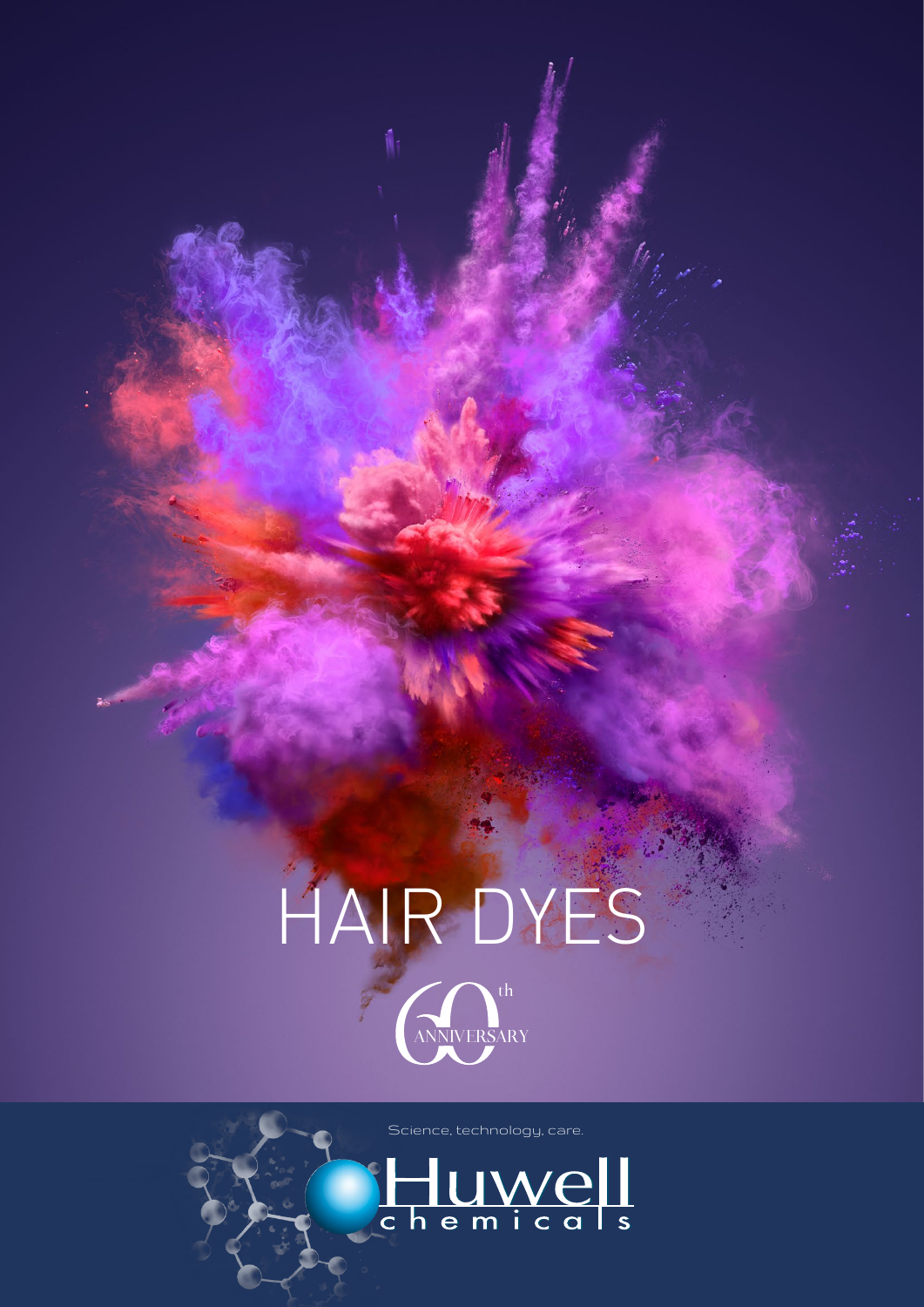Can I have a shining long lasting hair color? Is there a hair dye that can fully cover up all my grey hair? What can you do to stop my hair dye to fade away?

We have all the answers!

HUWELL CHEMICALS is one of the market leaders in Hair Dyes and Hair Coloring. We supply Customers not only with raw materials but also with technical support.

Hair Coloring has become one of the fastest growing areas in the cosmetic industry throughout the world. For many years we have addressed most of our efforts to develop this specific segment very successfully.

We pride ourselves on close working relationships with our customers, in order to offer them a complete technical support and service from our Research & Development Laboratory, Technical Marketing department. Our R&D laboratory has developed several formulations, all of them achieve the best results in hair coloring.

The international growth of the company has always been a priority in our policies, and the experience we have developed in all the continents leads us to be considered the ideal partner for hair color developments.

Huwell offers a large selection of hair dyes that will enable the coloring chemist to formulate all possible coloring systems for all hair types in all natural and fashionable shades.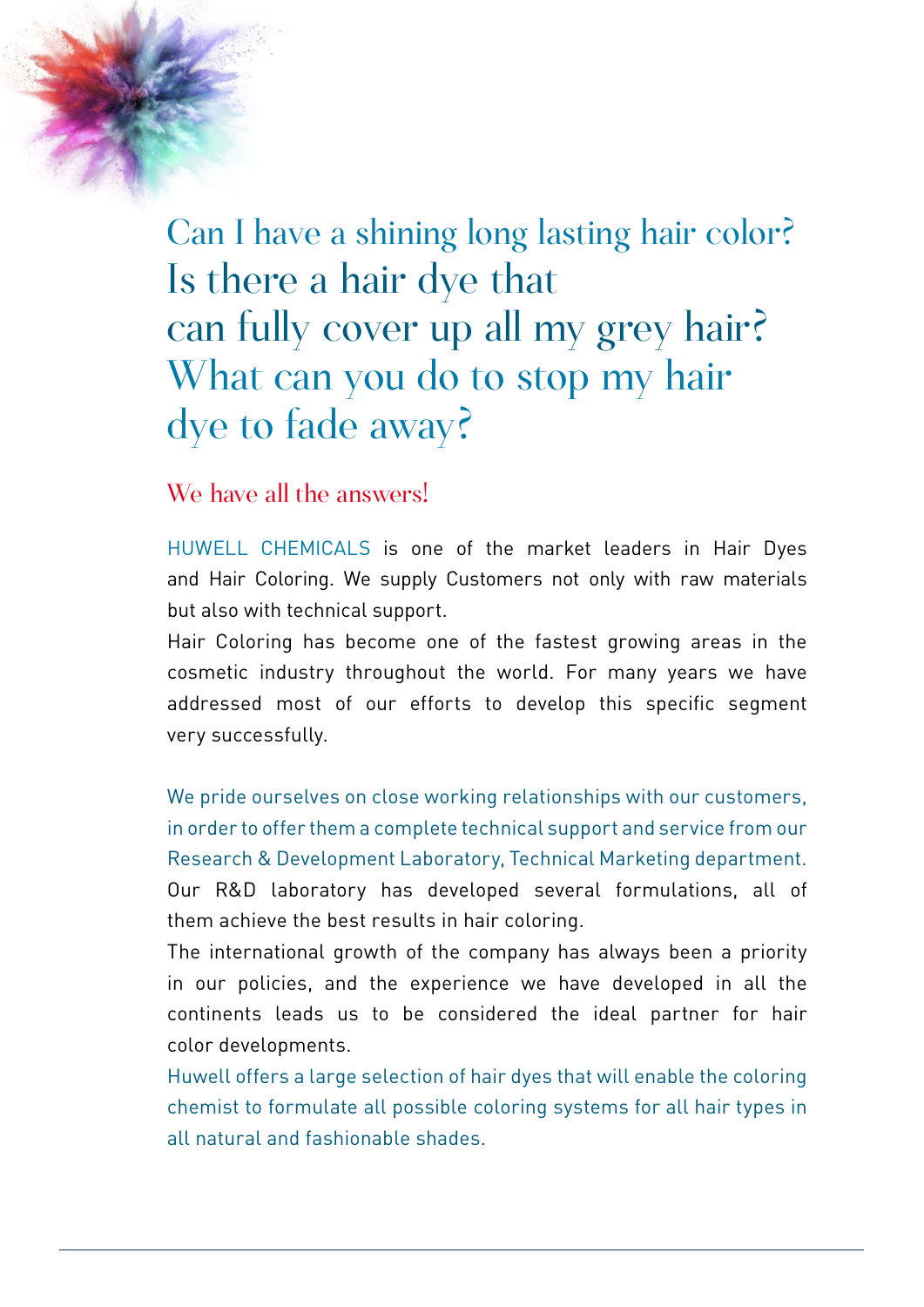## PERMANENTS

Permanent Hair Colors represent the major segment of the hair coloring market. With these products it's possible to go lighter or darker, stay on shade and even cover completely up grey hair. The result is resistant to frequent shampooing.

These systems color the hair with long lasting shades and natural appearance. The color itself is generated by an oxidation process. During this process, Hydrogen Peroxyde 20, 30 or 40 volumes (6, 9 or 12%) is used as oxidative agent (developer). Our hair color formulations are available in both liquid and cream form.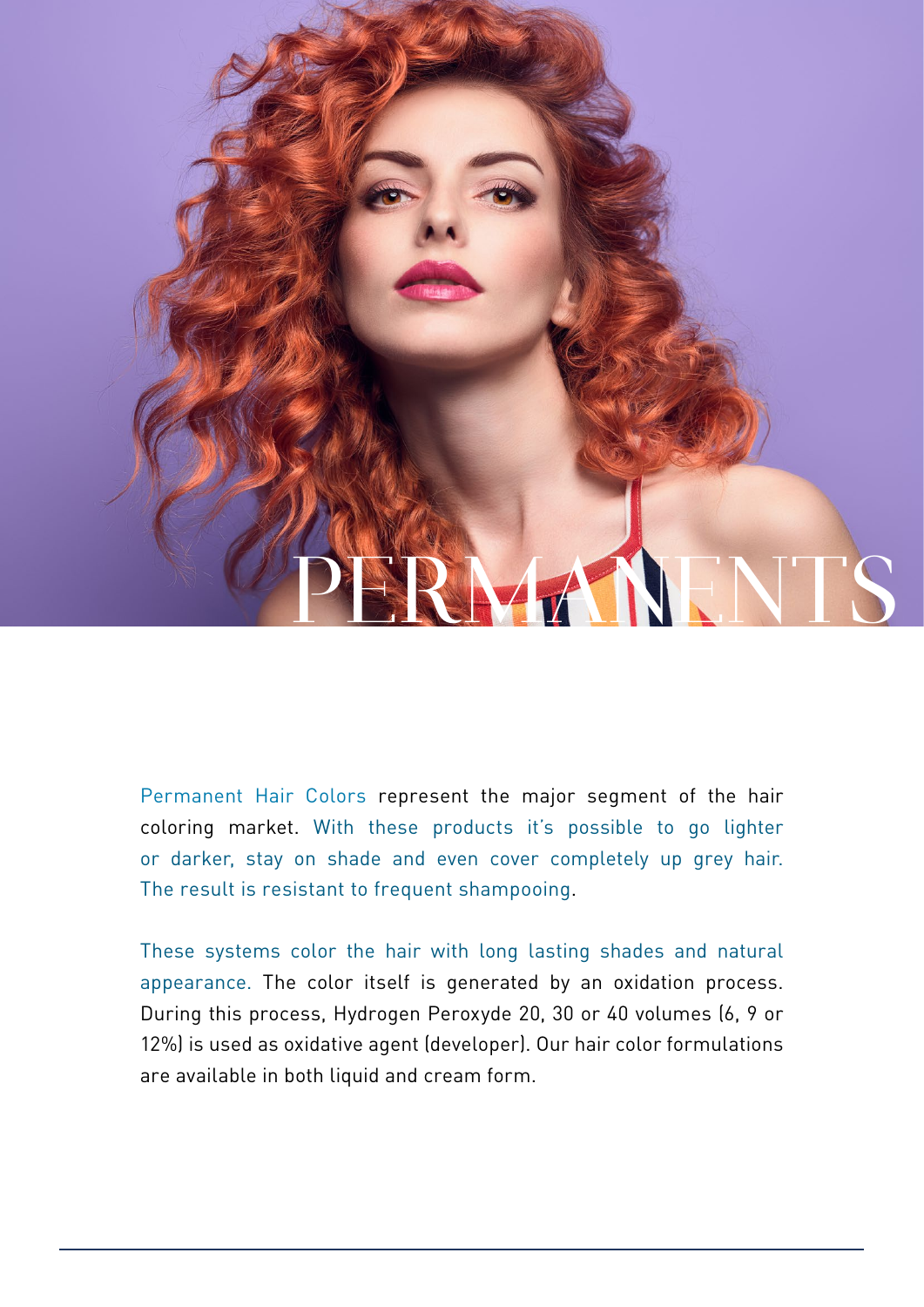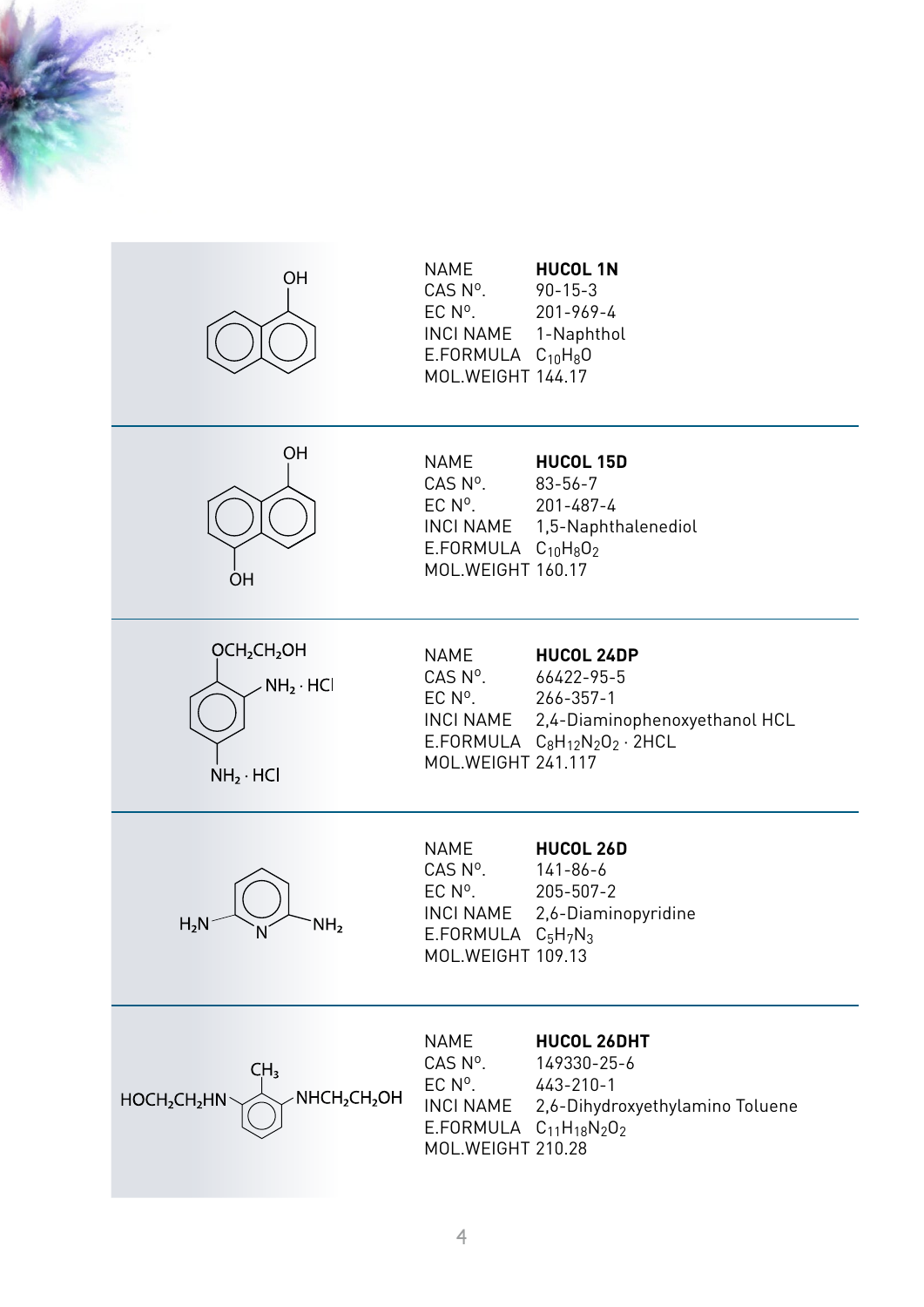

| OH<br>NH <sub>2</sub>                                                                                                 | <b>NAME</b><br>CAS Nº.<br>$EC No$ .<br>E.FORMULA $C_5H_6N_2O$<br>MOL.WEIGHT 110.11     | <b>HUCOL 2A3</b><br>16867-03-1<br>240-886-8<br>INCI NAME 2-Amino-3-Hydroxypyridine                                                                          |
|-----------------------------------------------------------------------------------------------------------------------|----------------------------------------------------------------------------------------|-------------------------------------------------------------------------------------------------------------------------------------------------------------|
| OCH <sub>3</sub><br>NH <sub>2</sub><br>$\cdot$ H <sub>2</sub> SO <sub>4</sub><br>NHCH <sub>2</sub> CH <sub>2</sub> OH | NAME<br>CAS Nº.<br>EC N <sup>o</sup> .<br>INCI NAME<br>MOL.WEIGHT 280.30               | <b>HUCOL 2A4H</b><br>83763-48-8<br>280-734-8<br>2-Amino<br>4-Hydroxyethylaminoanisole Sulfate<br>E.FORMULA $C_9H_{14}N_2O_2$ H <sub>2</sub> SO <sub>4</sub> |
| OH<br><b>CI</b><br>NH <sub>2</sub><br>NO <sub>2</sub>                                                                 | <b>NAME</b><br>CAS Nº.<br>$EC No$ .<br>E.FORMULA $C_6H_5CIN_2O_3$<br>MOL.WEIGHT 188.57 | <b>HUCOL 2A6</b><br>6358-09-4<br>228-762-1<br>INCI NAME 2-Amino-6-Chloro-4-Nitrophenol                                                                      |
| OH<br>CH <sub>3</sub><br><b>OH</b>                                                                                    | <b>NAME</b><br>CAS Nº.<br>$EC No$ .<br>INCI NAME<br>E.FORMULA<br>MOL.WEIGHT 124.14     | <b>HUCOL 2MR</b><br>608-25-3<br>210-155-8<br>2-Methylresorcinol<br>$C_7H_8O_2$                                                                              |
| NH <sub>2</sub><br>NΗ<br>$\cdot$ H <sub>2</sub> SO <sub>4</sub>                                                       | <b>NAME</b><br>CAS Nº.<br>EC N°.<br><b>INCI NAME</b><br>E.FORMULA<br>MOL.WEIGHT 282.32 | <b>HUCOL 4AD</b><br>4698-29-7<br>225-173-1<br>N-Phenyl-p-Phenylenediamine Sulfate<br>$C_{12}H_{12}N_2 \cdot H_2SO_4$                                        |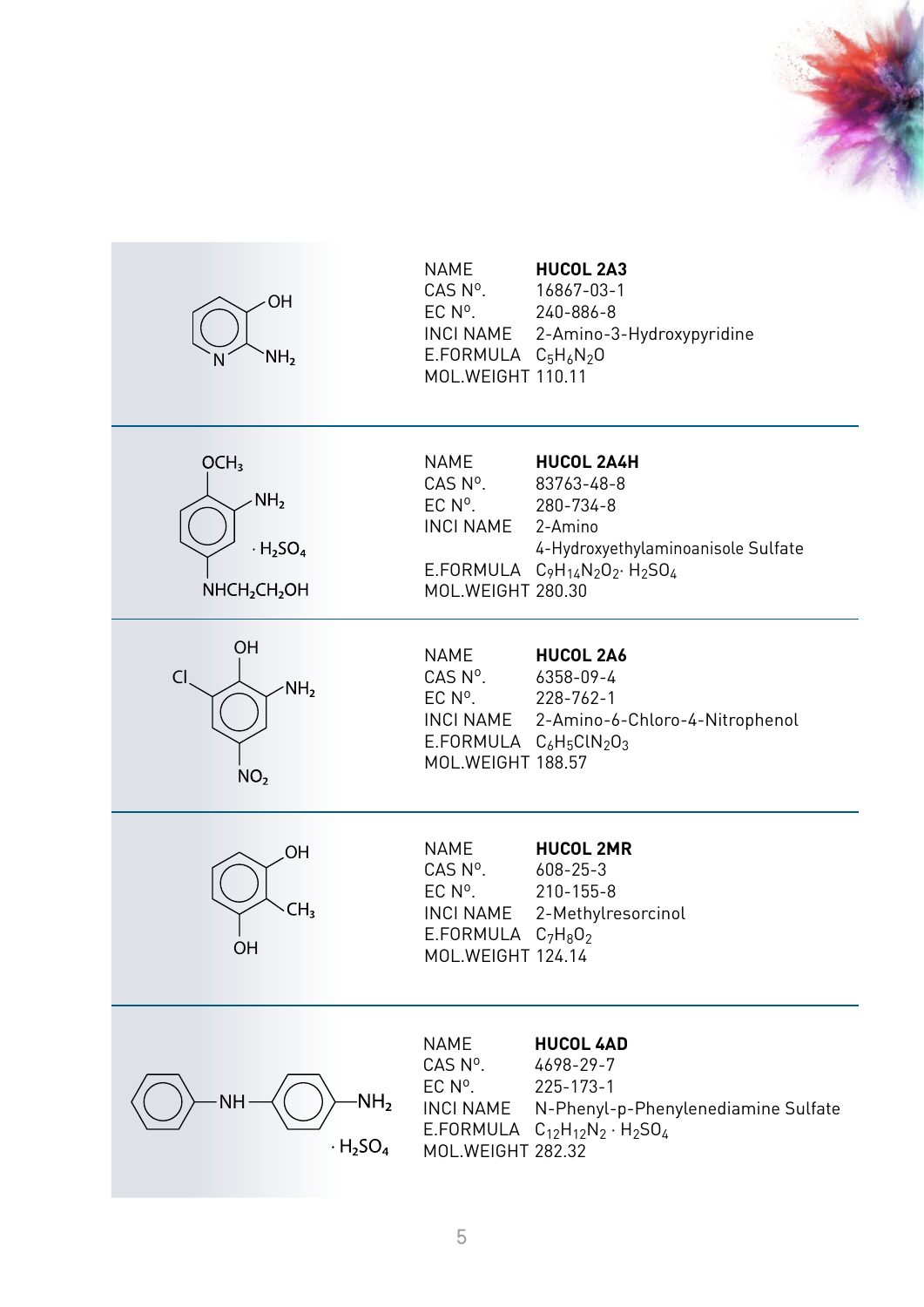| OH<br>CH <sub>3</sub><br>NH <sub>2</sub>                                                       | NAME<br>CAS Nº.<br>EC $N^{\circ}$ . 220-621-2<br>E.FORMULA $C_7H_9N0$<br><b>MOL.WEIGHT 123.15</b>                              | <b>HUCOL 4AMC</b><br>2835-99-6<br>INCI NAME 4-Amino-m-Cresol                                                                             |
|------------------------------------------------------------------------------------------------|--------------------------------------------------------------------------------------------------------------------------------|------------------------------------------------------------------------------------------------------------------------------------------|
| OH<br>ΟH<br>Cl                                                                                 | NAME<br>CAS Nº.<br>EC $N^{\circ}$ . 202-462-0<br>E.FORMULA $C_6H_5ClO_2$<br><b>MOL.WEIGHT 144.56</b>                           | <b>HUCOL 4CLR</b><br>$95 - 88 - 5$<br>INCI NAME 4-Chlororesorcinol                                                                       |
| OH<br>$H_2N$<br>CH <sub>3</sub>                                                                | <b>NAME</b><br>CAS N°.<br>EC $N^{\circ}$ . 220-620-7<br>E.FORMULA C <sub>7</sub> H <sub>9</sub> NO<br><b>MOL.WEIGHT 123.15</b> | <b>HUCOL 6AMC</b><br>2835-98-5<br>INCI NAME 6-Amino-m-Cresol                                                                             |
| NH <sub>2</sub><br>$\overline{C}$<br>$\cdot$ H <sub>2</sub> SO <sub>4</sub><br>NH <sub>2</sub> | NAME<br>CAS N°.<br>EC N <sup>o</sup> .<br><b>INCI NAME</b><br>MOL.WEIGHT 240.67                                                | <b>HUCOL CLP</b><br>$6219 - 71 - 2$<br>$228 - 291 - 1$<br>2-Chloro-p-Phenylenediamine<br>Sulfate<br>E.FORMULA $C_6H_7CIN_2\cdot H_2O_4S$ |
| OH<br>NH <sub>2</sub>                                                                          | NAME<br>CAS Nº.<br>$EC No$ .<br>INCI NAME<br>E.FORMULA C4H7NO<br>MOL.WEIGHT 109.13                                             | <b>HUCOL MAF</b><br>$591 - 27 - 5$<br>$209 - 711 - 2$<br>m-Aminophenol                                                                   |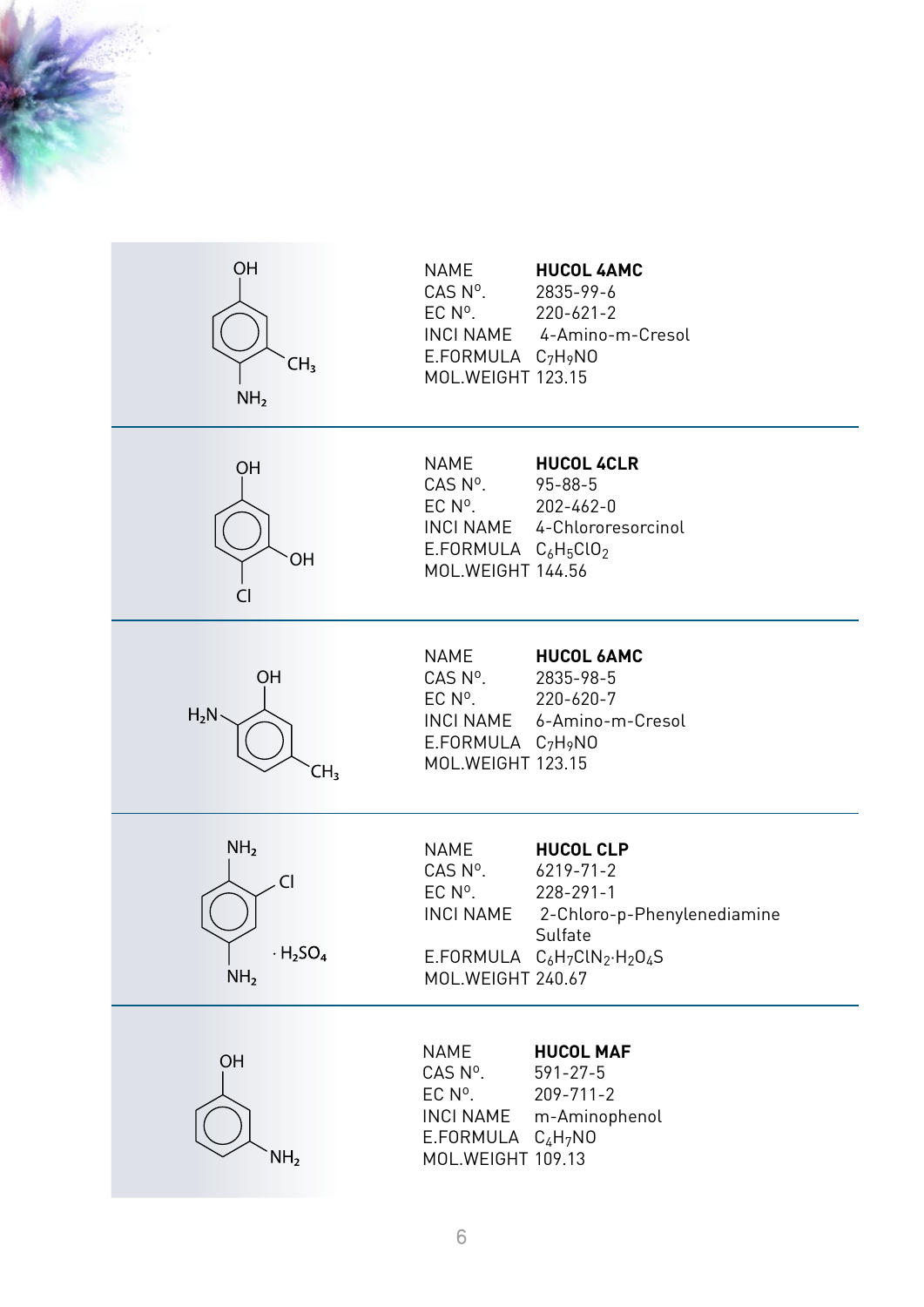

| NH <sub>2</sub><br>$\cdot$ H <sub>2</sub> SO <sub>4</sub><br>$N(CH_2CH_2OH)_2$ | <b>NAME</b><br>CAS Nº.<br>$EC No$ .<br>MOL.WEIGHT 294.33                                        | <b>HUCOL NNB</b><br>54381-16-7<br>259-134-5<br>INCI NAME N, N-Bis(2-Hydroxyethyl)-p-<br>Phenylenediamine Sulfate<br>E.FORMULA $C_{10}H_{16}N_2O_2 \cdot H_2O_4S$ |
|--------------------------------------------------------------------------------|-------------------------------------------------------------------------------------------------|------------------------------------------------------------------------------------------------------------------------------------------------------------------|
| OH<br>NH <sub>2</sub>                                                          | NAME<br>CAS N°.<br>$EC No$ .<br>E.FORMULA $C_6H_7NO$<br>MOL.WEIGHT 109.13                       | <b>HUCOL PAF</b><br>123-30-8<br>204-616-2<br>INCI NAME p-Aminophenol                                                                                             |
| OH<br>CH <sub>3</sub><br>$H_2N$                                                | NAME<br>CAS Nº.<br>EC N <sup>o</sup> .<br>E.FORMULA $C_7H_9N0$<br><b>MOL.WEIGHT 123.15</b>      | <b>HUCOL PAOC</b><br>2835-95-2<br>220-618-6<br>INCI NAME 4-Amino-2-Hydroxytoluene                                                                                |
| OH<br>CH <sub>3</sub><br>CI<br>$\mathsf{H}_2\mathsf{N}$                        | NAME<br>$CAS$ $N^{\circ}$ .<br>$EC No$ .<br>E.FORMULA $C_7H_8CINO$<br><b>MOL.WEIGHT 157.599</b> | <b>HUCOL PAOC-C</b><br>84540-50-1<br>283-144-9<br>INCI NAME 5-Amino-6-Chloro-o-Cresol                                                                            |
| OH<br>CH <sub>3</sub><br>HOCH <sub>2</sub> CH <sub>2</sub> HN                  | NAME<br>$CAS$ $N^{\circ}$ .<br>$EC No$ .<br>INCI NAME<br>E.FORMULA<br>MOL.WEIGHT 167.207        | <b>HUCOL PAOC-HE</b><br>55302-96-0<br>259-583-7<br>2-Methyl-5-Hydroxyethylamino-Phenol<br>$C_9H_{13}NO_2$                                                        |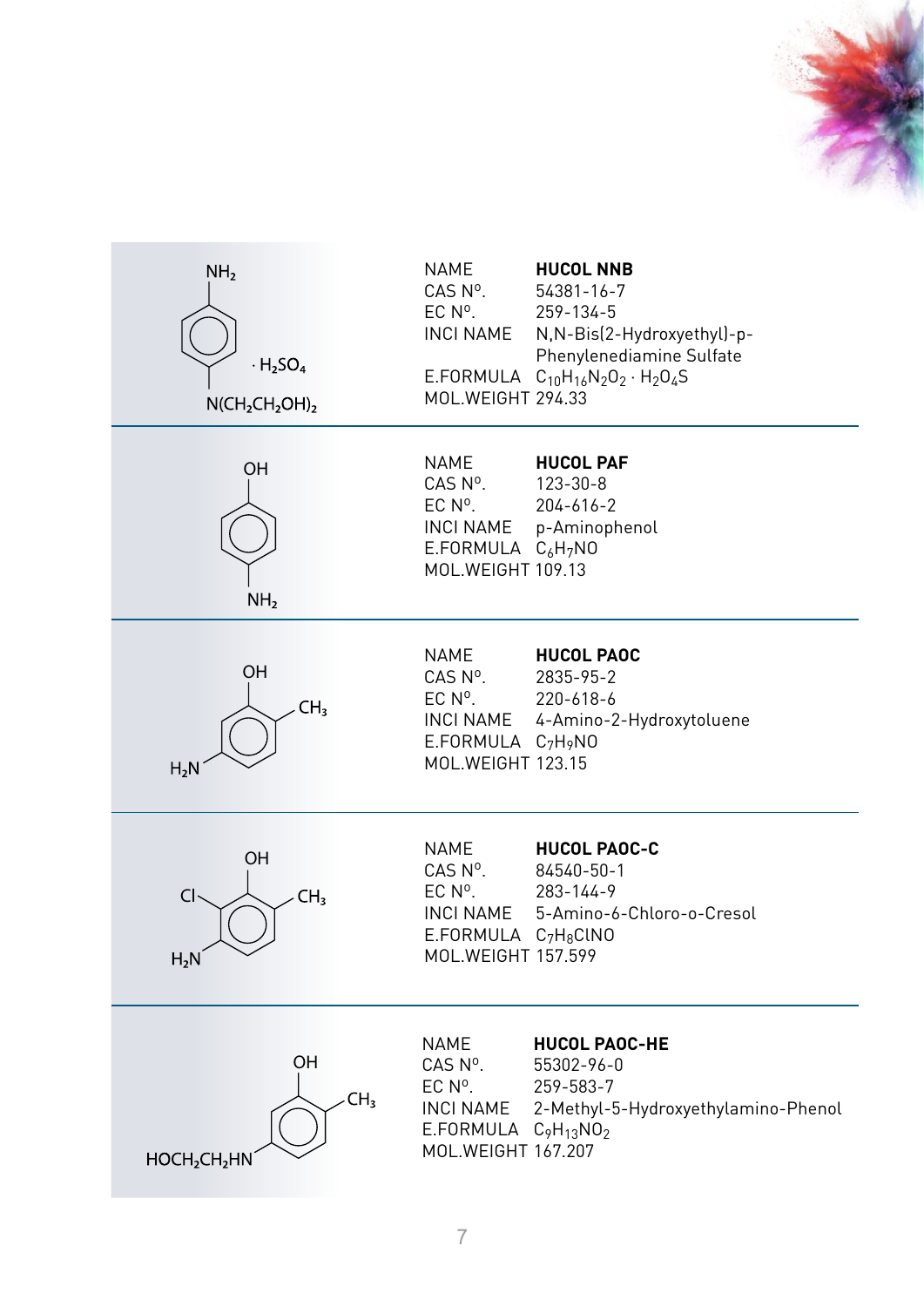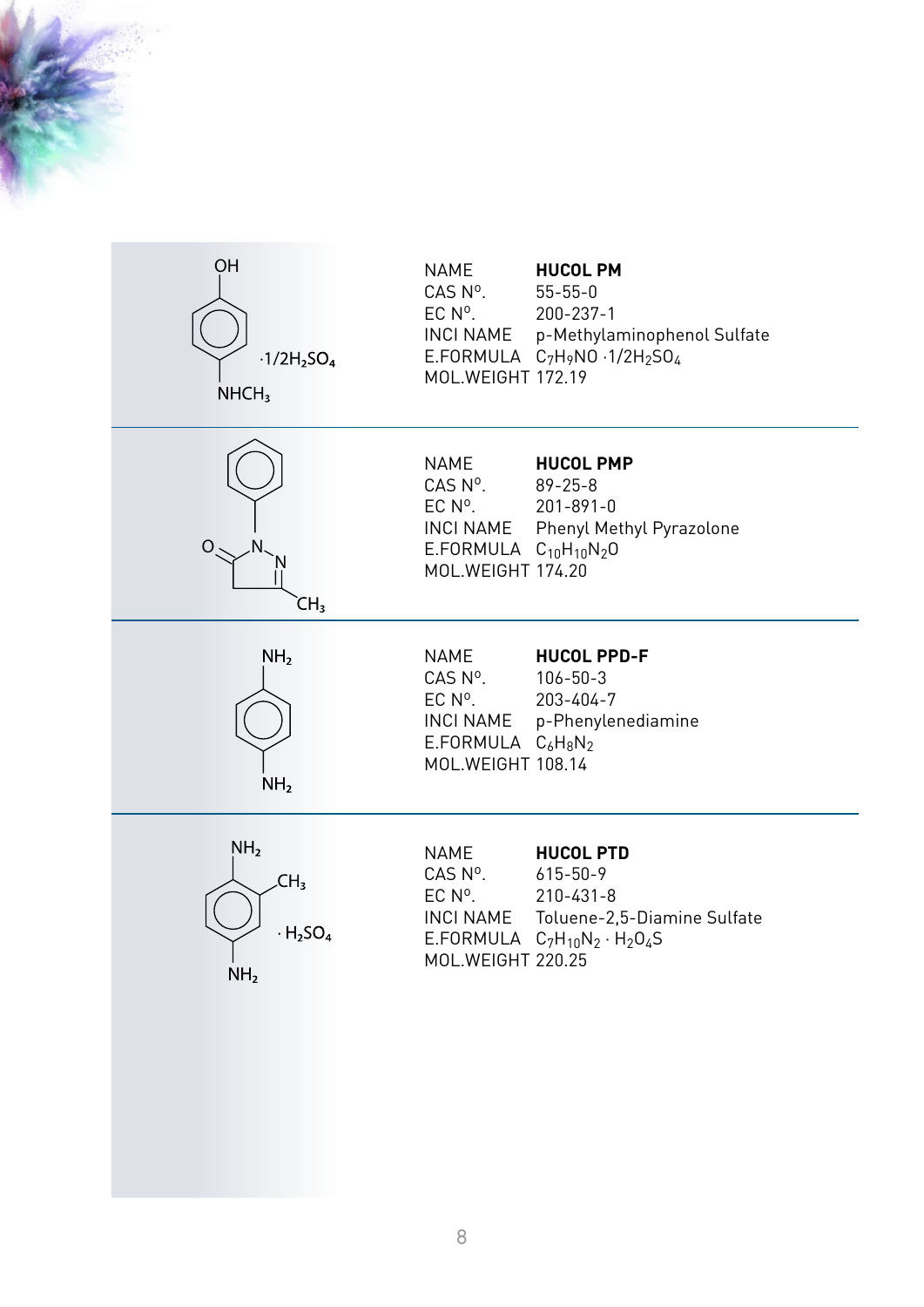



| <b>NAME</b>                  | <b>HUCOL PZ</b>                               |
|------------------------------|-----------------------------------------------|
| $CAS$ $N^{\circ}$ .          | 155601-30-2                                   |
| $EC No$ .                    | 429-300-3                                     |
|                              | INCI NAME 1-Hydroxyethyl-4,5-Diamino Pyrazole |
|                              | Sulfate                                       |
| E.FORMULA $C_5H_{12}N_4O_5S$ |                                               |
| MOL.WEIGHT 240.24            |                                               |
|                              |                                               |



| NAME                  | <b>HUCOL R</b> |
|-----------------------|----------------|
| CAS Nº.               | $108 - 46 - 3$ |
| $EC No$ .             | 203-585-2      |
| <b>INCI NAME</b>      | Resorcinol     |
| E.FORMULA $C_6H_6O_2$ |                |
| MOL.WEIGHT 110.11     |                |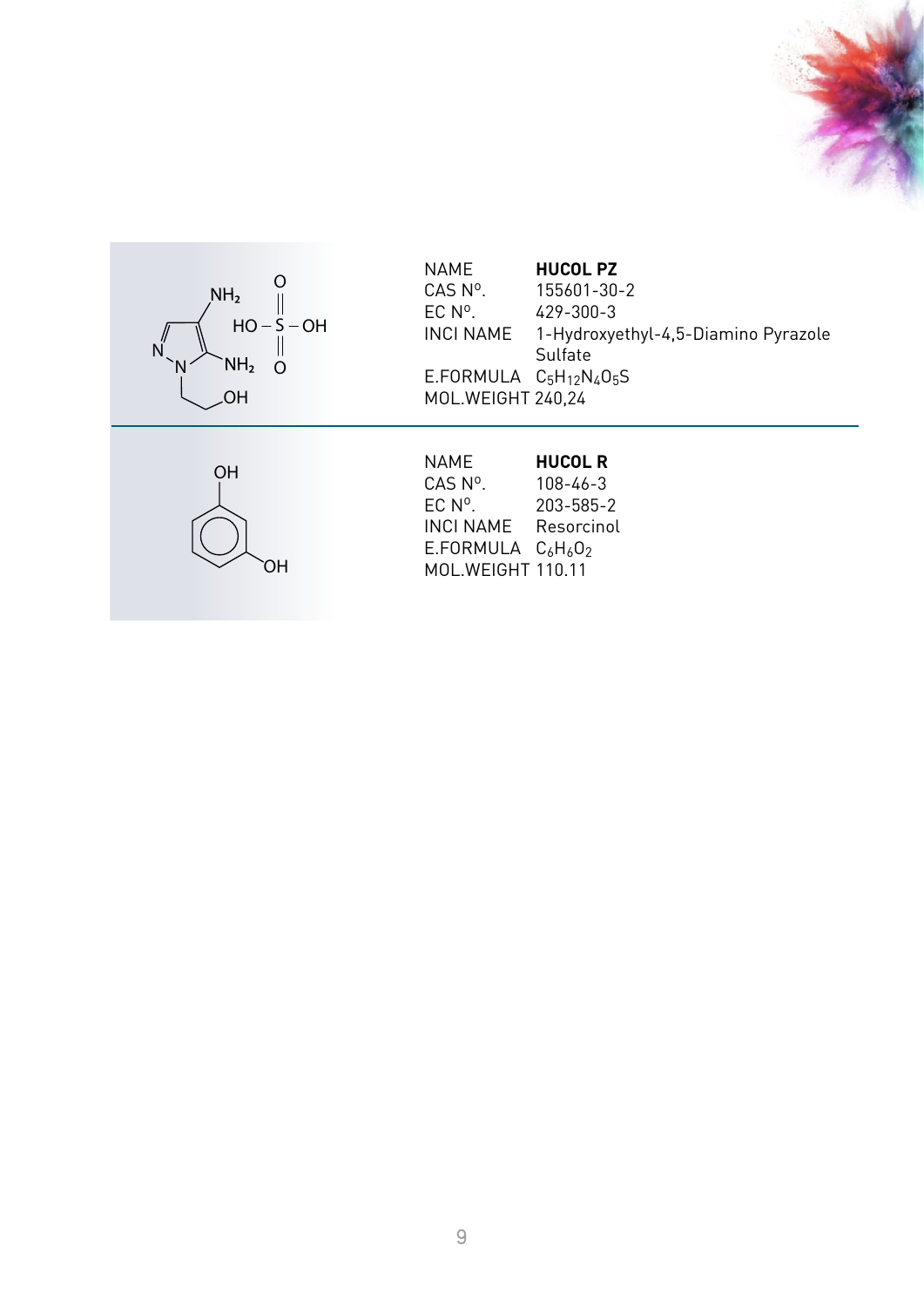

Semipermanent Hair Colors color the hair with results which lasts between six and twelve shampoos and provide good grey coverage when the amount of grey is up to 50%.

No Hydrogen Peroxide and no ammonia is required to develop the color, consequently there is absolutely no hair damage resulting from the use of these systems.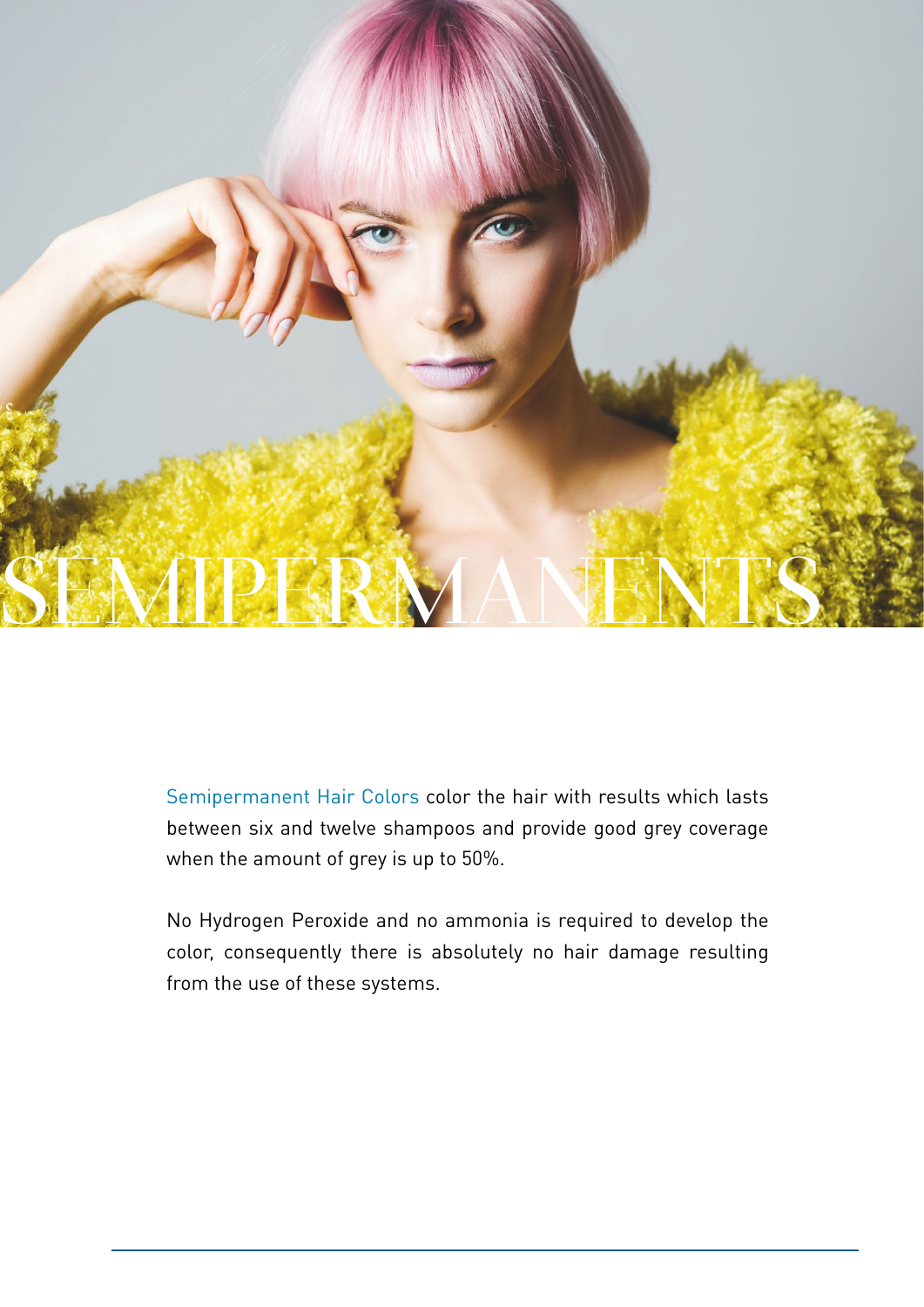

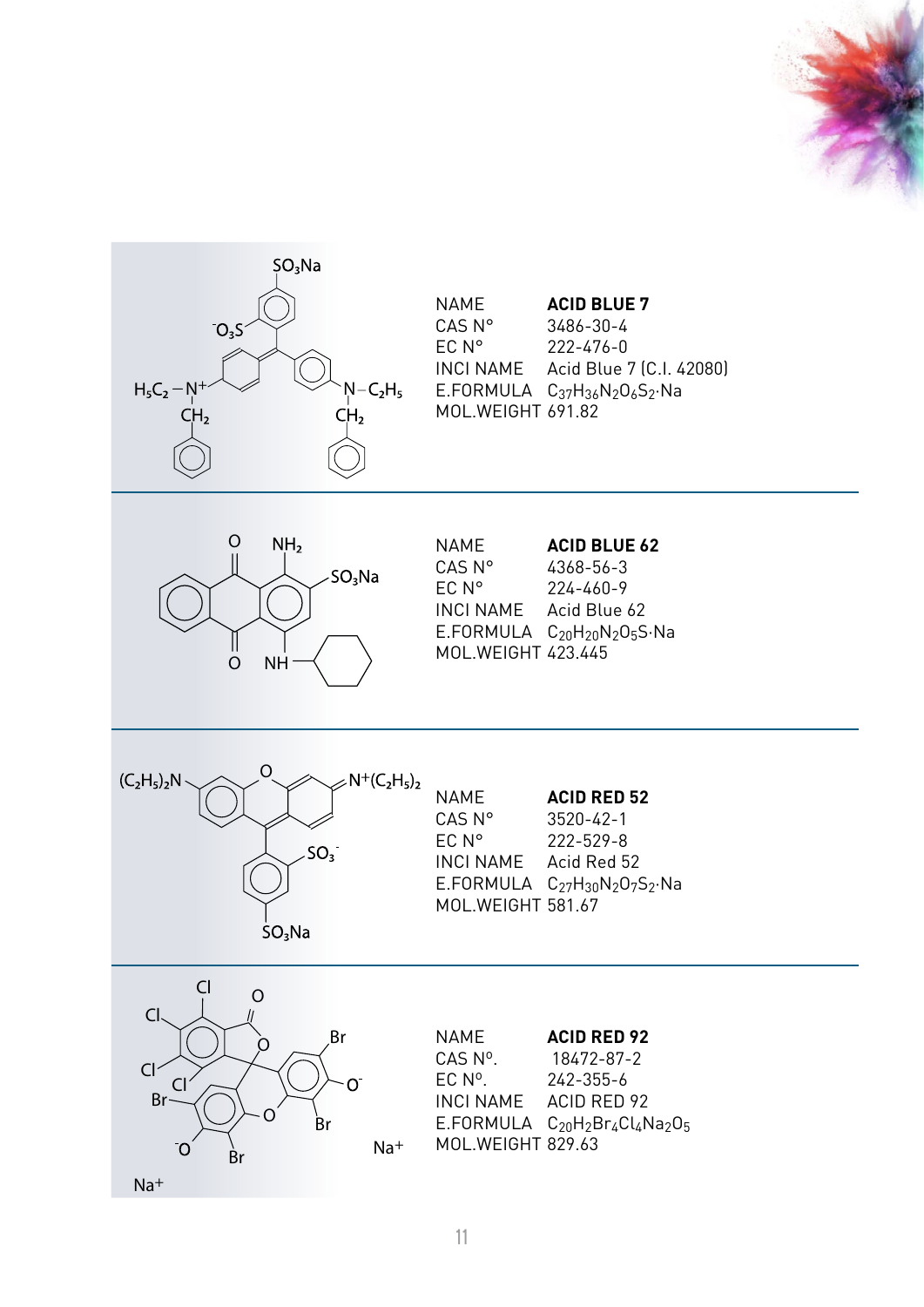| NaO <sub>3</sub> S<br>NH.<br>O<br>CH <sub>3</sub><br>OH<br>$\overline{O}$                 | <b>NAME</b><br><b>ACID VIOLET 43</b><br>CAS N°<br>4430-18-6<br>EC N°<br>224-618-7<br>INCI NAME Acid Violet 43<br>E.FORMULA $C_{21}H_{14}NO_6$ S·Na<br>MOL.WEIGHT 431.40                                  |
|-------------------------------------------------------------------------------------------|----------------------------------------------------------------------------------------------------------------------------------------------------------------------------------------------------------|
| OH                                                                                        | <b>NAME</b><br><b>BASIC YELLOW 87</b><br>CAS Nº.<br>68259-00-7<br>$EC No$ .<br>$269 - 503 - 2$<br><b>BASIC YELLOW 87</b><br><b>INCI NAME</b><br>E.FORMULA $C_{15}H_{19}N_3O_4S$<br>MOL. WEIGHT 337.39406 |
| CH <sub>2</sub> CH <sub>2</sub> OH<br>$H_2N$<br>N=N<br>CH <sub>2</sub> CH <sub>2</sub> OH | <b>NAME</b><br><b>DISPERSE BLACK 9</b><br>CAS N°<br>202721-50-0<br>EC N°<br>243-987-5<br>Disperse Black 9<br><b>INCI NAME</b><br>E.FORMULA<br>$C_{16}H_{20}N_{4}O_{2}$<br>MOL.WEIGHT 300.36              |
| NH <sub>2</sub><br>O<br>NH <sub>2</sub>                                                   | <b>DISPERSE VIOLET 1</b><br><b>NAME</b><br>CAS N°<br>$128 - 95 - 0$<br>EC N°<br>204-922-6<br>INCI NAME Disperse Violet 1<br>E.FORMULA $C_{14}H_{10}N_2O_2$<br>MOL.WEIGHT 238.24                          |
| NHCH <sub>2</sub> CH <sub>2</sub> OH<br>$-NO2$<br>$N(CH_2CH_2OH)_2$                       | <b>HC BLUE 2</b><br><b>NAME</b><br>$CAS\ N^\circ$<br>33229-34-4<br>$EC N^{\circ}$ 251-410-3<br>INCI NAME HC Blue No.2<br>E.FORMULA $C_{12}H_{19}N_3O_5$<br>MOL.WEIGHT 285.3                              |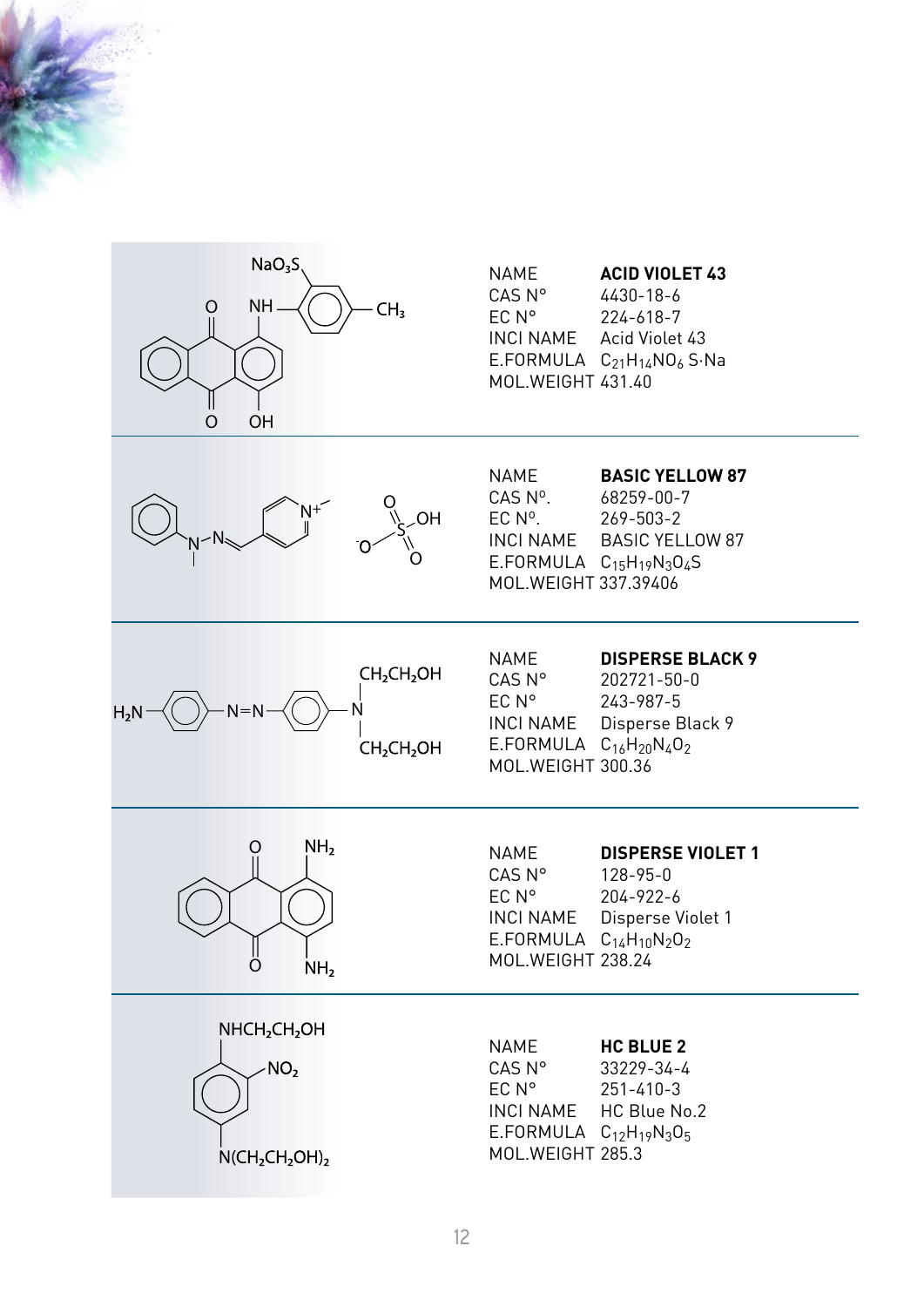

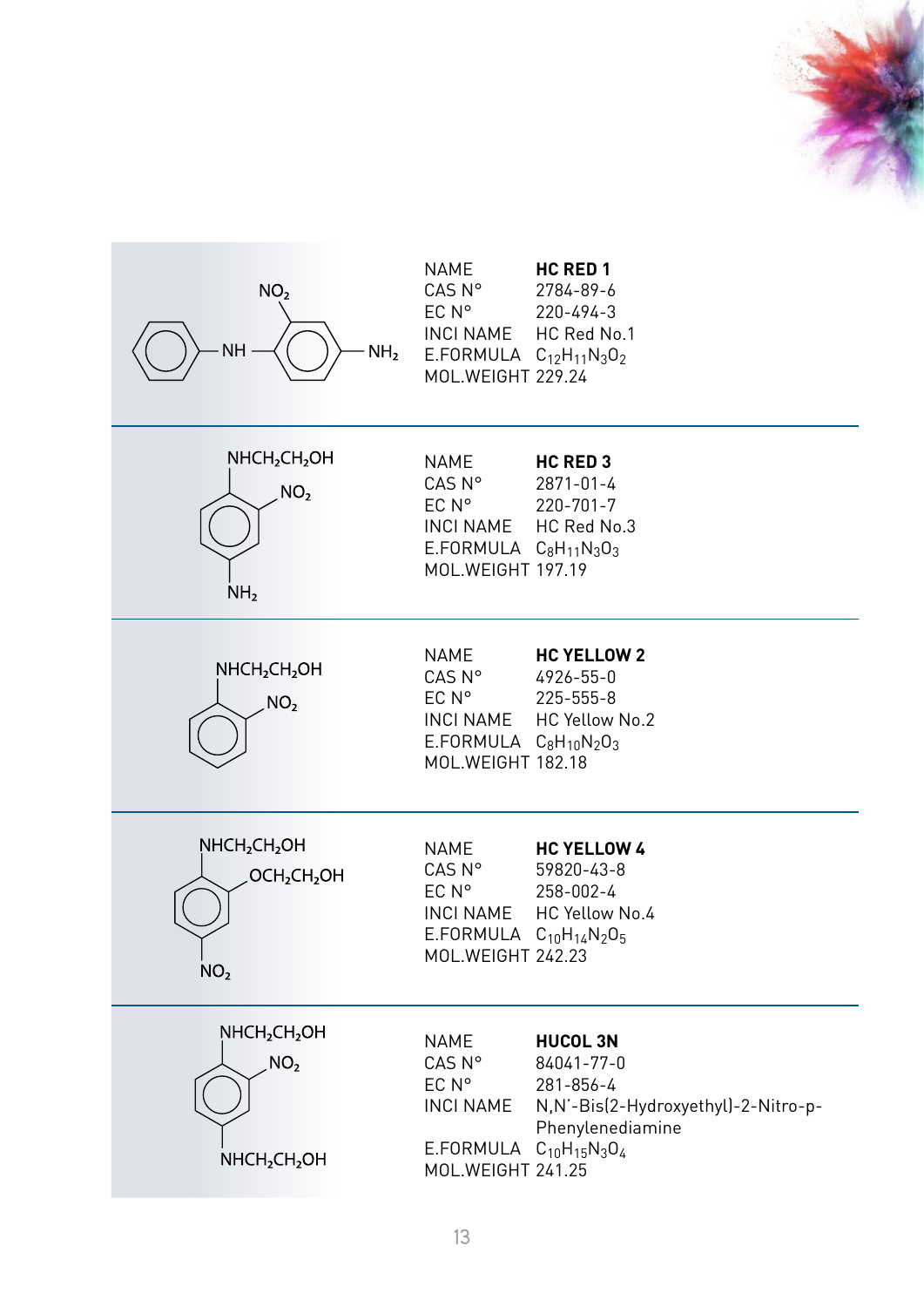| <b>OH</b><br>NO <sub>2</sub><br>NHCH <sub>2</sub> CH <sub>2</sub> OH                 | <b>NAME</b><br>CAS N°<br>EC N <sup>o</sup><br><b>INCI NAME</b><br>E.FORMULA<br>MOL.WEIGHT         | <b>HUCOL 4EN</b><br>65235-31-6<br>$265 - 648 - 0$<br>3-Nitro-p-Hydroxyethylamino-<br>Phenol<br>$C_8H_{10}N_2O_4$<br>198.18 |
|--------------------------------------------------------------------------------------|---------------------------------------------------------------------------------------------------|----------------------------------------------------------------------------------------------------------------------------|
| <b>OH</b><br>NO <sub>2</sub><br>NHCH <sub>2</sub> CH <sub>2</sub> CH <sub>2</sub> OH | <b>NAME</b><br>$CAS$ $N^{\circ}$<br>$EC N^{\circ}$<br><b>INCI NAME</b><br>E.FORMULA<br>MOL.WEIGHT | <b>HUCOL 4PN</b><br>92952-81-3<br>405-305-9.<br>4-Hydroxypropylamino-3-Nitro-<br>Phenol<br>$C_9H_{12}N_2O_4$<br>212.20     |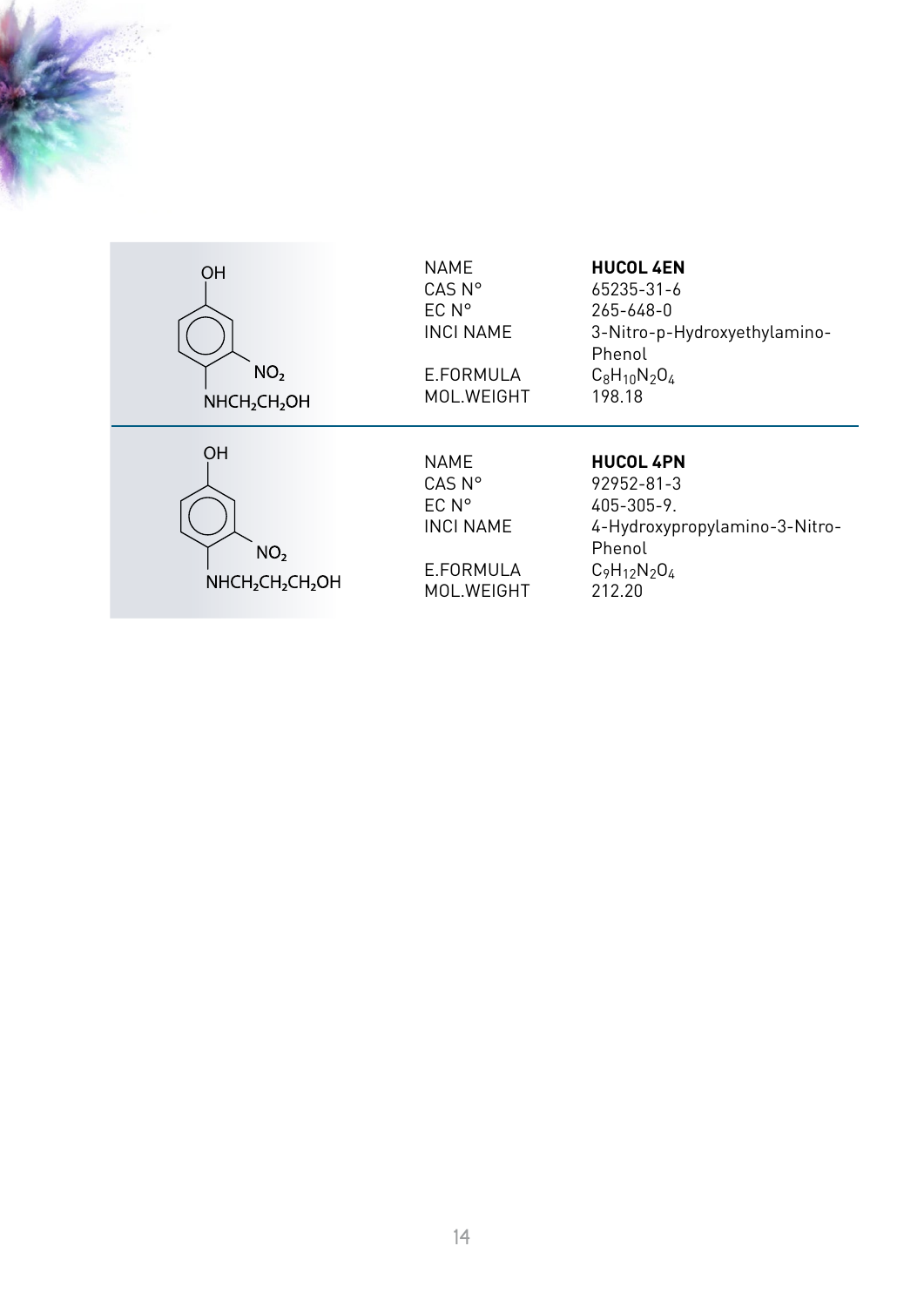